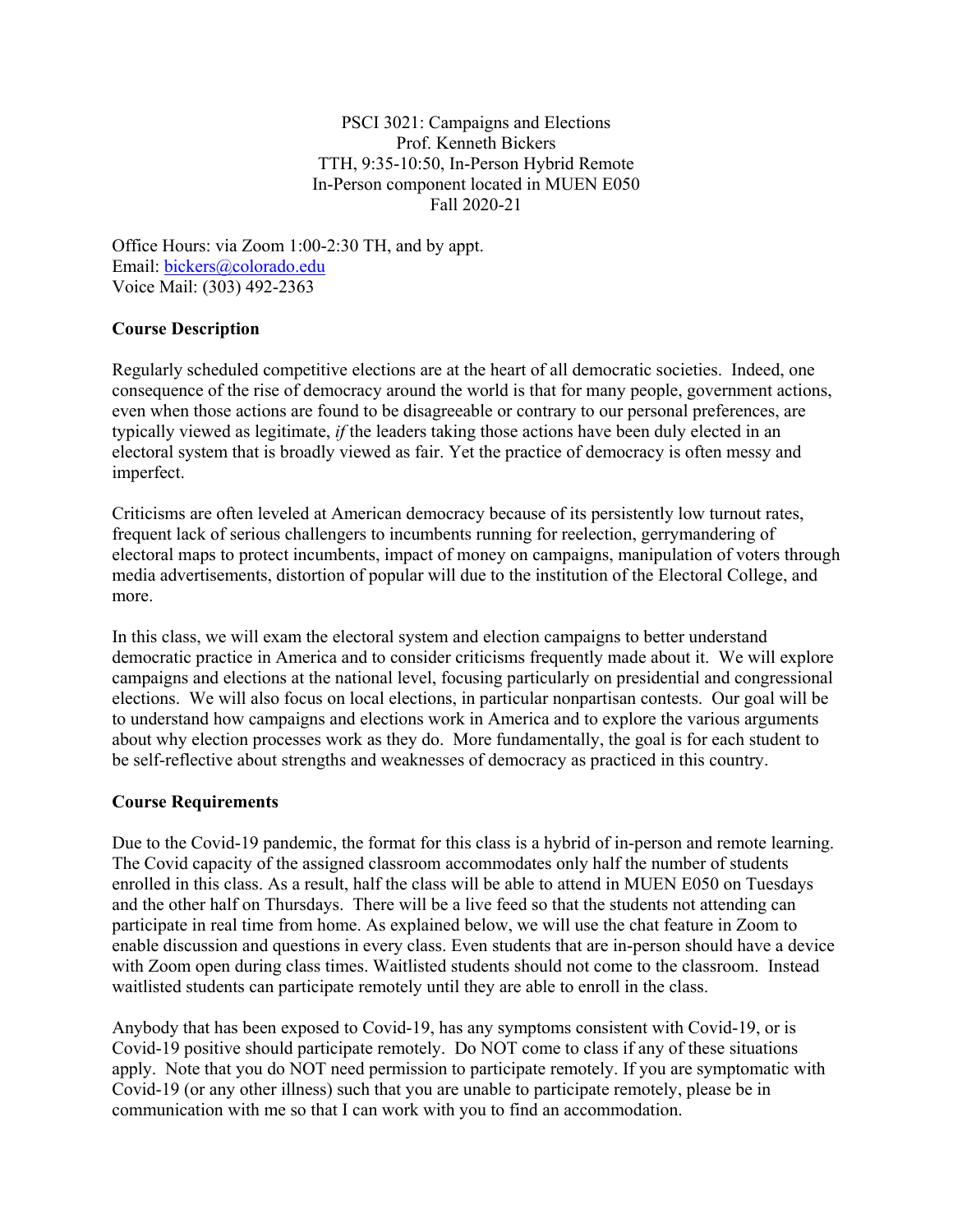One other Covid-19 caution: should it turn out that I need to quarantine for any of the reasons above, I'll send you an email with as much advance notice as possible to let you know that the course will be conducted remotely for a period of time. This means you should always check email prior to each class session when you are scheduled to be in-person to see if the class has been shifted to remote status.

The format of the course will be a combination of lectures and class room discussions. Class sessions will be kept sufficiently informal that questions and discussions can be entertained. We will regularly discuss the presidential campaigns that will be unfolding during the semester, in order to expand upon issues that are being encountered in readings, discussions, and lectures.

There are three exams (i.e., two midterms and a final). Each of these exams entails a combination of multiple choice items, as well as a small number of short essay questions. These exams will be conducted over Canvas. Exams will not be administered in the classroom. Exams are noncumulative. Additionally, there is a mandatory group research project, discussed below.

Class Participation. There will be two types of class participation during the semester: one graded and the other ungraded. The graded form of class participation will take the form of threaded discussions. Each week during the semester I will pose a question or issue for discussion in a new thread on Canvas. Responding two times on the threaded discussion each week will produce full credit for that week's thread. Responding only once will produce half credit for that week. Not responding to that thread will produce zero credit for that week. Responses will be graded using a dichotomous scale of satisfactory or unsatisfactory. A satisfactory grade means that the response was seriously attempted. The deadline for responding will be Friday evening at 10 pm each week for that week's threaded discussion.

Additionally, we will use the chat feature within Zoom for all students attending the class, whether in-person or remotely, to ask questions during class sessions. This will enable all students to participate in real time, every class period. I will monitor the chat column from time-to-time during class sessions and will respond to as many questions and comments as possible. This form of participation is ungraded, but is encouraged as it will make the class more educational and enjoyable for all of us.

Group Research Projects. Each student will be required to work in a group involving (generally) three students to produce a research project. The question for the research projects is simple: why did the results of the 2020 general elections differ, if they did, from the conventional wisdom? Each group will be assigned at random Senate contests or the presidential contest to evaluate. Senate projects will focus on "toss up" and "leaning" Senate seats. Presidential projects will focus on socalled battleground states. Each group will submit a short memo (two or three pages) characterizing the "conventional wisdom" with respect to the expected outcome in its set of contests, along with sources used and a discussion of caveats or conditions associated with this "conventional wisdom." More information about how to determine "conventional wisdom" will be discussed in class. These memos do not receive a separate grade. They form the background for the research paper. Failure to submit the "conventional wisdom" memo on time will result in an automatic two letter grade reduction on the final research paper. These memos MUST be submitted to the Canvas dropbox by Sunday, October 25 at 10 pm.

The research paper will investigate, using at least three major hypotheses encountered through the semester, why the final election results differed, if they did, from the "conventional wisdom" that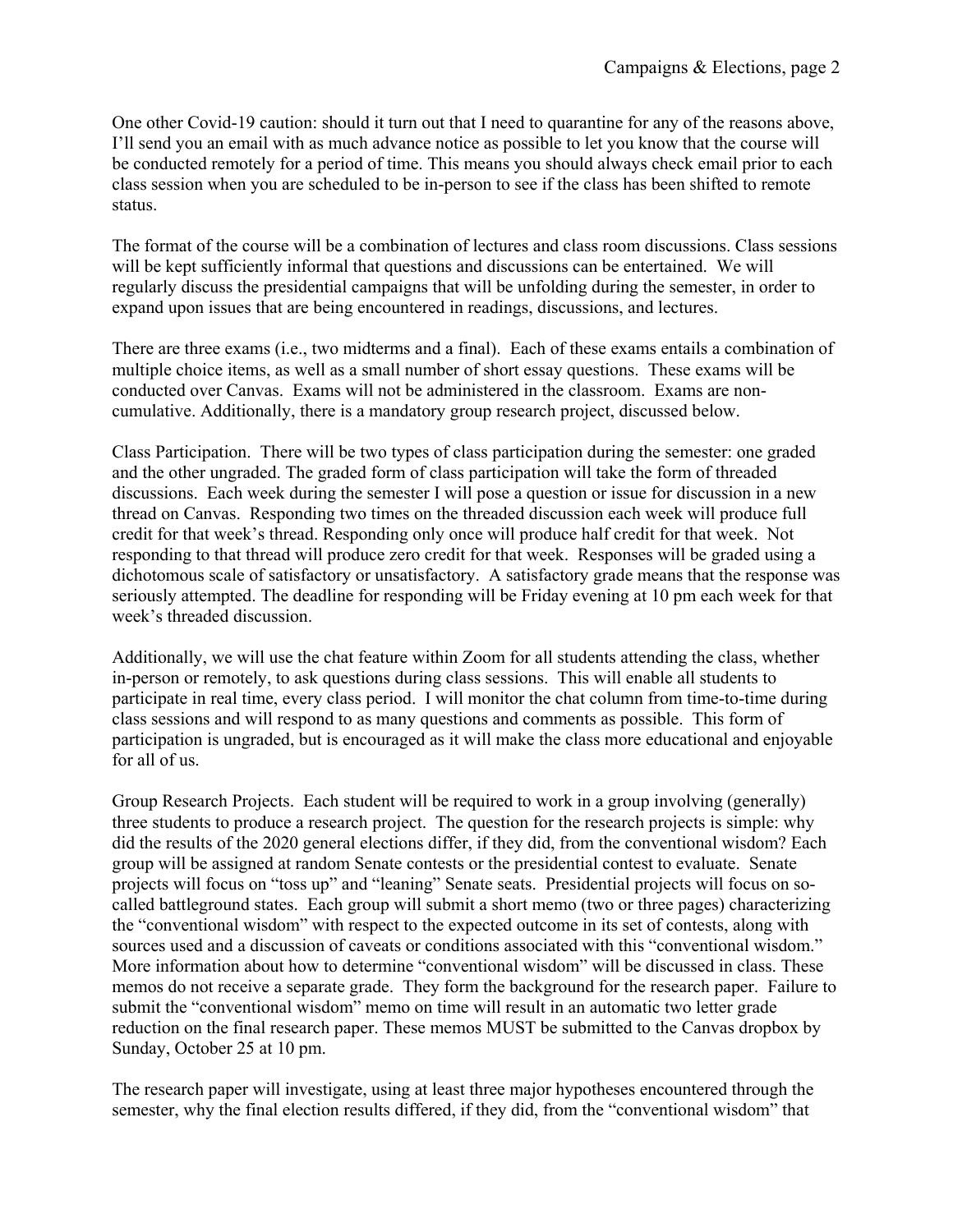existed approximately 2 weeks prior to Election Day. These papers should be 10-12 pages, doublespaced, using a ten or twelve point font), including any pages used for tables or figures. They will be graded for substantive content, clarity, and grammatical precision. The final research project MUST be submitted no later than 10 pm on Sunday, December 6. Please note that research papers will be penalized one full grade if they are not turned in at the assigned time on the day they are due. A full letter grade reduction will be taken if the research product is submitted after the 10 pm deadline and for each three days that go by until it is turned in. Specific instructions for the research papers will be provided in class.

Additionally, at the end of the semester each student will submit individually to me a completed form that describes the relative work load of each member of the group. This form will ask you to indicate the approximate percentage of effort engaged in by each member of your group. It will also ask you to provide a short narrative describing the division of labor in researching and preparing the group's research products. In cases, where the percentages assigned are approximately equal, the same grade will be given to each member of the group. In cases, where percentages diverge by non-trivial amounts, grades may be adjusted up or down so as to deal with problems of free-riding by members of the group.

The overall grade for the course will be determined as follows:

| Class Participation          | 15% |
|------------------------------|-----|
| Midterm exam 1               | 15% |
| Midterm exam 2               | 20% |
| Final exam                   | 25% |
| <b>Group Research Papers</b> | 25% |

Policies. A word about my grading policy. No matter how careful, instructors sometimes make mistakes in grading. For that reason, I have an automatic regrade policy, subject to a couple of restrictions. I will be happy to regrade any exam or paper. I ask, however, that you hold on to any item for at least 24 hours after it is returned to you before asking for a regrade. Any request for a regrade must be made within one week after the exam is returned to you, after which no regrading will be done. Should you feel that an assignment has been misgraded, I encourage you to take advantage of this policy. Ordinarily, the entire exam or paper will be regraded, which means that the grade may go up, go down, or stay the same.

This course tackles subjects that are sometimes viewed as controversial. It is incumbent on every participant in the class (instructor and students alike) to strive to maintain an environment that is conducive to learning. We should always remember that people bring differences with them into the classroom and that these differences should be respected. It is imperative that each of us maintain civility in the threaded discussions and when asking questions or making comments. Likewise, questions and comments by others should be treated with civility at all times.

### **UNIVERSITY POLICIES – REQUIRED SYLLABUS STATEMENTS**

### **Classroom Behavior**

Both students and faculty are responsible for maintaining an appropriate learning environment in all instructional settings, whether in person, remote or online. Those who fail to adhere to such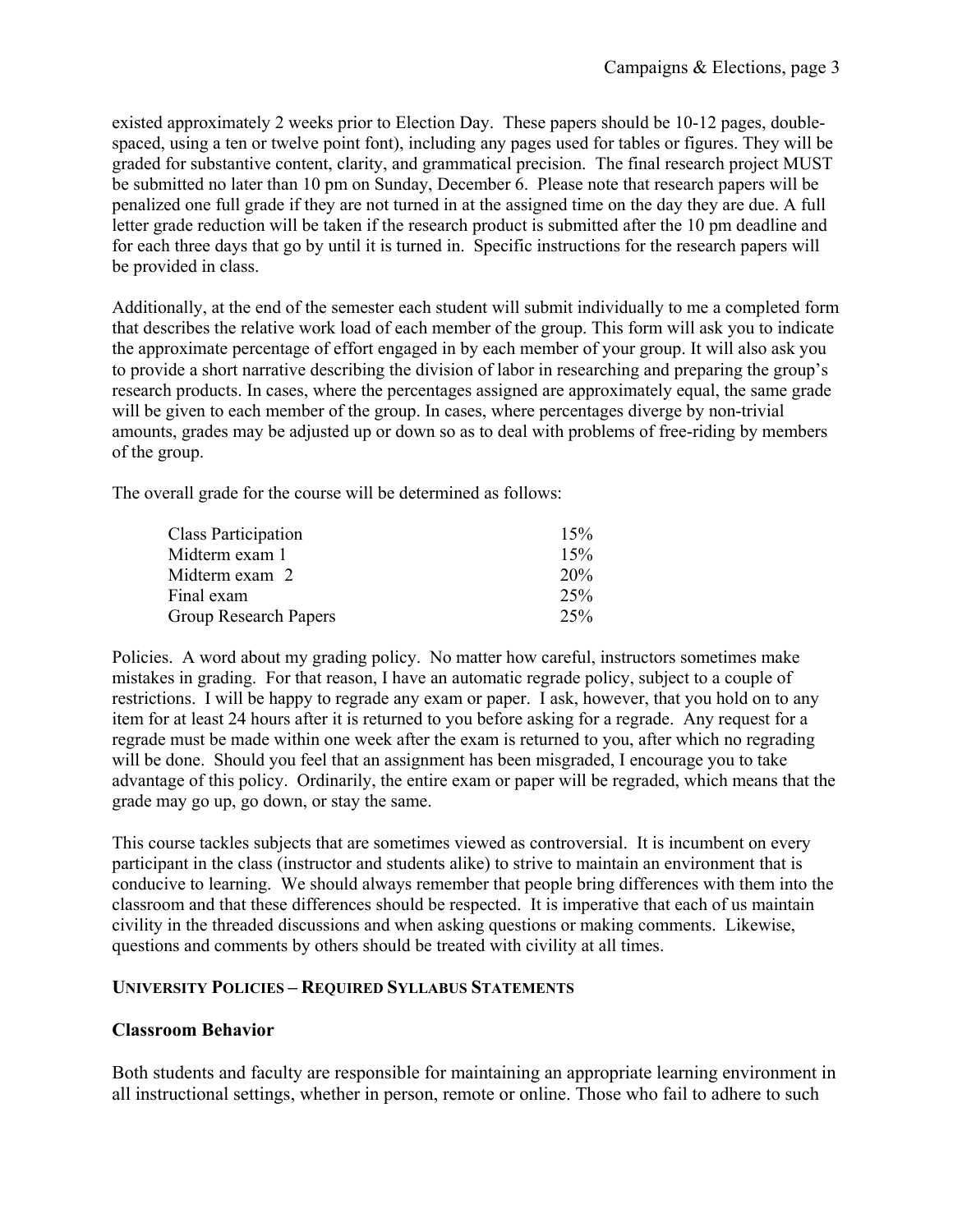behavioral standards may be subject to discipline. Professional courtesy and sensitivity are especially important with respect to individuals and topics dealing with race, color, national origin, sex, pregnancy, age, disability, creed, religion, sexual orientation, gender identity, gender expression, veteran status, political affiliation or political philosophy. For more information, see the policies on classroom behavior and the Student Code of Conduct.

# **Requirements for COVID-19**

As a matter of public health and safety due to the pandemic, all members of the CU Boulder community and all visitors to campus must follow university, department and building requirements, and public health orders in place to reduce the risk of spreading infectious disease. Required safety measures at CU Boulder relevant to the classroom setting include:

- maintain 6-foot distancing when possible,
- wear a face covering in public indoor spaces and outdoors while on campus consistent with state and county health orders,
- clean local work area,
- practice hand hygiene,
- follow public health orders, and
- if sick and you live off campus, do not come onto campus (unless instructed by a CU Healthcare professional), or if you live on-campus, please alert CU Boulder Medical Services.

Students who fail to adhere to these requirements will be asked to leave class, and students who do not leave class when asked or who refuse to comply with these requirements will be referred to Student Conduct and Conflict Resolution. For more information, see the policies on COVID-19 Health and Safety and classroom behavior and the Student Code of Conduct. If you require accommodation because a disability prevents you from fulfilling these safety measures, please see the "Accommodation for Disabilities" statement on this syllabus.

Before returning to campus, all students must complete the COVID-19 Student Health and Expectations Course. Before coming on to campus each day, all students are required to complete a Daily Health Form.

Students who have tested positive for COVID-19, have symptoms of COVID-19, or have had close contact with someone who has tested positive for or had symptoms of COVID-19 must stay home and complete the Health Questionnaire and Illness Reporting Form remotely. In this class, if you are sick or quarantined**,** send me an email as soon as possible that you will be missing class. I will work with you to find an accommodation that permits you to complete class obligations in a timely fashion.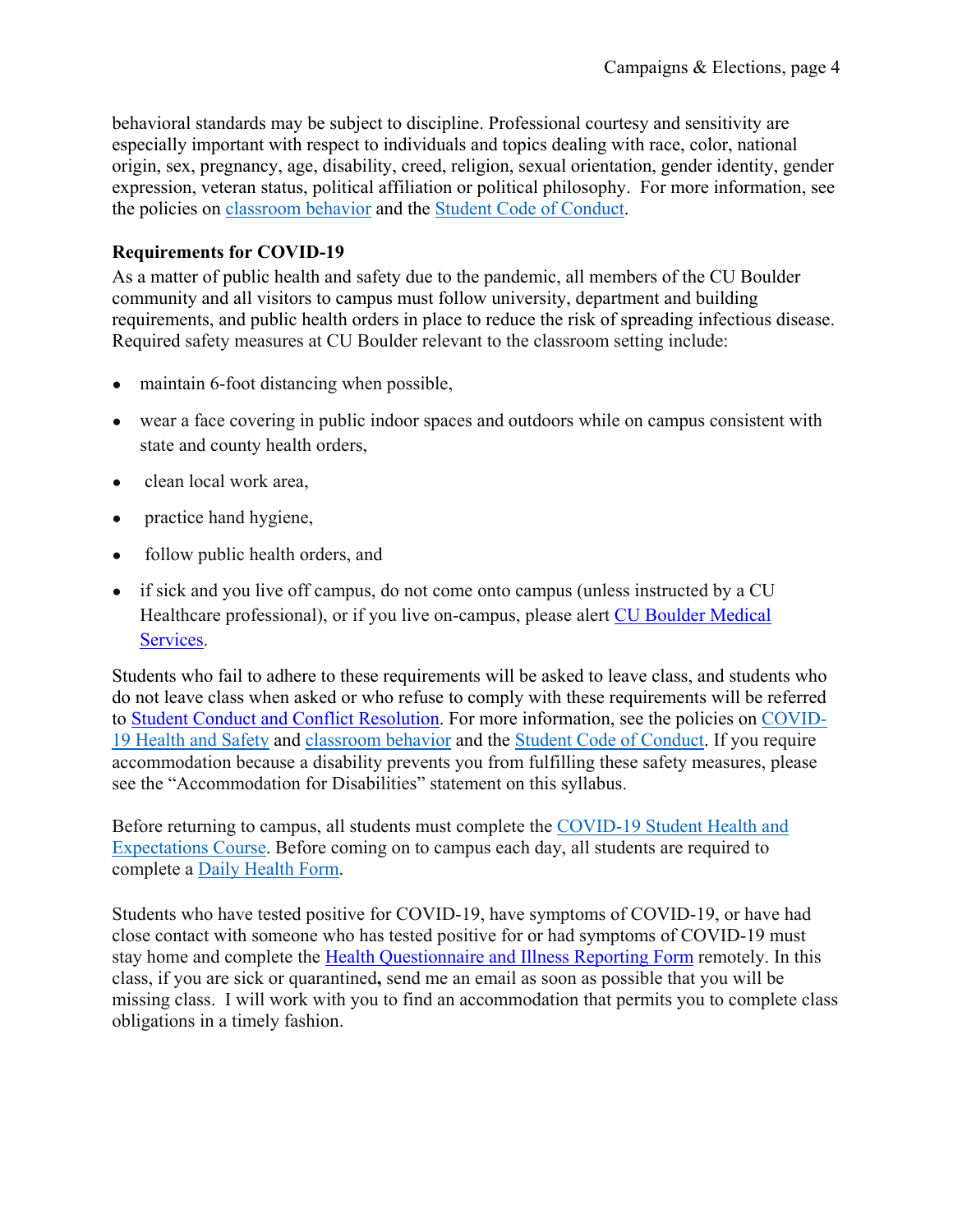# **Accommodation for Disabilities**

If you qualify for accommodations because of a disability, please submit your accommodation letter from Disability Services to your faculty member in a timely manner so that your needs can be addressed. Disability Services determines accommodations based on documented disabilities in the academic environment. Information on requesting accommodations is located on the Disability Services website. Contact Disability Services at 303-492-8671 or  $\sin 6$  ( $\alpha$ ) colorado.edu for further assistance. If you have a temporary medical condition, see Temporary Medical Conditions on the Disability Services website.

## **Preferred Student Names and Pronouns**

CU Boulder recognizes that students' legal information doesn't always align with how they identify. Students may update their preferred names and pronouns via the student portal; those preferred names and pronouns are listed on instructors' class rosters. In the absence of such updates, the name that appears on the class roster is the student's legal name.

## **Honor Code**

All students enrolled in a University of Colorado Boulder course are responsible for knowing and adhering to the Honor Code. Violations of the policy may include: plagiarism, cheating, fabrication, lying, bribery, threat, unauthorized access to academic materials, clicker fraud, submitting the same or similar work in more than one course without permission from all course instructors involved, and aiding academic dishonesty. All incidents of academic misconduct will be reported to the Honor Code (honor@colorado.edu); 303-492-5550). Students found responsible for violating the academic integrity policy will be subject to nonacademic sanctions from the Honor Code as well as academic sanctions from the faculty member. Additional information regarding the Honor Code academic integrity policy can be found at the Honor Code Office website.

### **Sexual Misconduct, Discrimination, Harassment and/or Related Retaliation**

The University of Colorado Boulder (CU Boulder) is committed to fostering an inclusive and welcoming learning, working, and living environment. CU Boulder will not tolerate acts of sexual misconduct (harassment, exploitation, and assault), intimate partner violence (dating or domestic violence), stalking, or protected-class discrimination or harassment by members of our community. Individuals who believe they have been subject to misconduct or retaliatory actions for reporting a concern should contact the Office of Institutional Equity and Compliance (OIEC) at 303-492-2127 or cureport@colorado.edu. Information about the OIEC, university policies, anonymous reporting, and the campus resources can be found on the OIEC website. Please know that faculty and instructors have a responsibility to inform OIEC when made aware of incidents of sexual misconduct, dating and domestic violence, stalking, discrimination, harassment and/or related retaliation, to ensure that individuals impacted receive information about options for reporting and support resources.

# **Religious Holidays**

Campus policy regarding religious observances requires that faculty make every effort to deal reasonably and fairly with all students who, because of religious obligations, have conflicts with scheduled exams, assignments or required attendance. In this class, please notify me at least two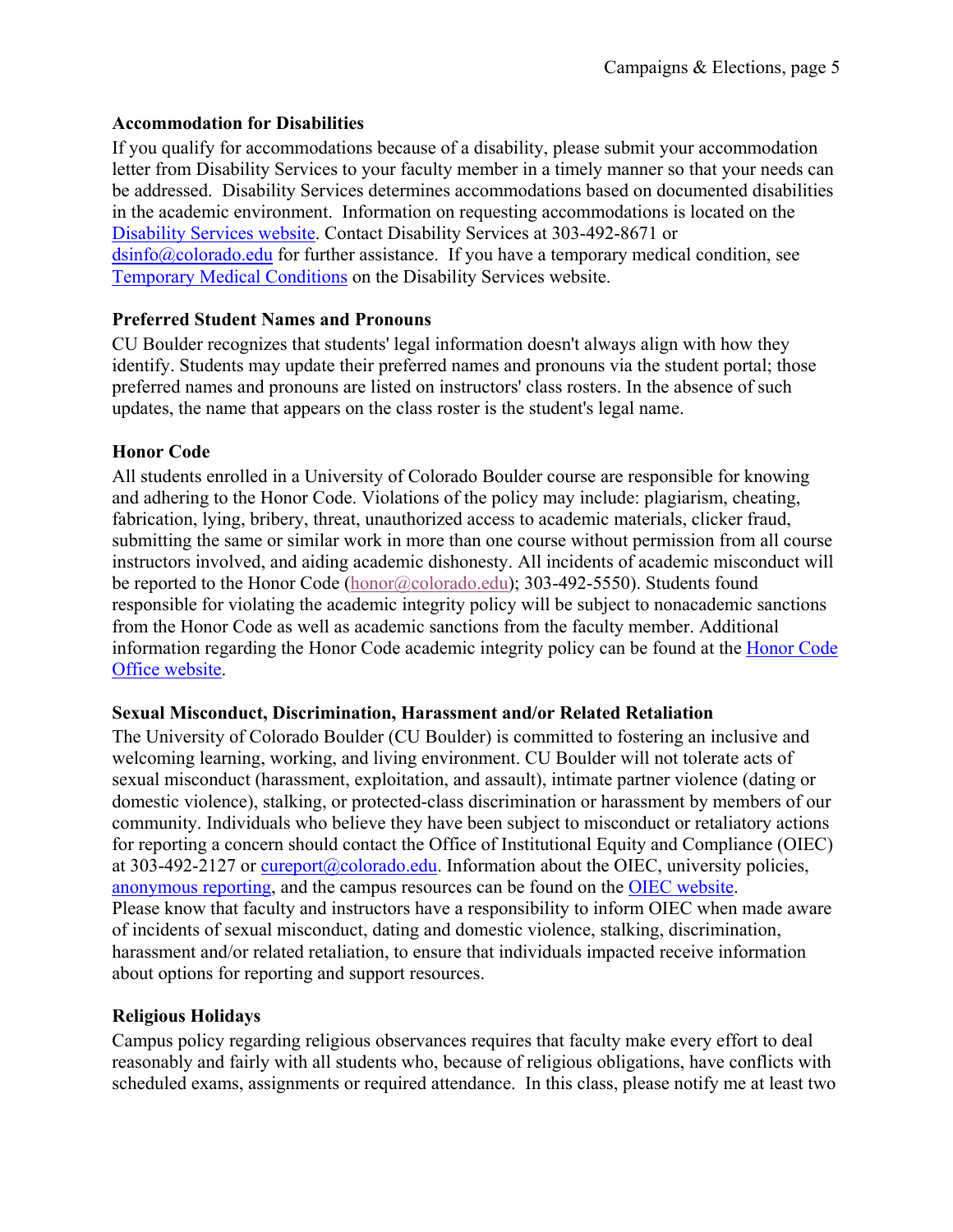weeks before such a schedule conflict so that I can find a reasonable accommodation for you. See the campus policy regarding religious observances for full details on this policy.

#### **Course Materials**

This course involves a substantial amount of reading. For most class sessions, students will be expected to read chapters from books that have been assigned for the course and/or articles in political science journals. I reserve the right to change specific readings during the semester. At least a week's notice will be provided in such cases. Most of the journal articles will be available to you at the class Canvas site. These articles can also be found at Scholar.Google.Com. To access the text of articles on JStor and Scholar Google, you will need to use an on-campus computer or setup a VPN account for an off-campus computer. Information about setting up VPN accounts can be found at http://www.colorado.edu/its/vpn/.

Two books have been ordered for use in this course. They are available as traditional paperback texts or in Kindle e-reader form from Amazon.com.

- Stephen C. Craig and David B. Hill. 2010. *The Electoral Challenge: Theory Meets Practice, 2d ed*. Washington, DC: CQ Press.
- Gary C. Jacobson and Jamie L. Carson. 2019. *The Politics of Congressional Elections*, 10th ed. Longman.

### **Course Outline**

Week 1: August 25 & 27 – Overview

### **NOTE: Tuesday, August 25: All Students Remote Only!**

| Topics: | Introduction and Course Overview                                                       |
|---------|----------------------------------------------------------------------------------------|
|         | Tasks, expectations, grading                                                           |
|         | Thinking as a scientist: empirical, not normative                                      |
|         | Constitutional Design: the three branches                                              |
|         | Federalism – historical versus contemporary forms of federalism $(s)$                  |
|         | Types of governments in contemporary America                                           |
|         | Election rules are methods for aggregating preferences                                 |
|         | Readings: US Constitution, Articles 1-4, Amendments 12, 15, 17, 19, 23, 24, 25, and 26 |

 Resource: Bickers, Kenneth, "Scientific Method" Bickers, Kenneth, "US as a laboratory for studying electoral rules"

Week 2: September 1 &  $3 - Types$  of Election Rules

 Topics: Review of types of elections rules Pres. Nominating process for GOP versus Dems Electoral College: Simple plurality, weighted by population size US House and State Legislatures: Single Member Districts, w/ simple plurality, though sometimes plurality with runoff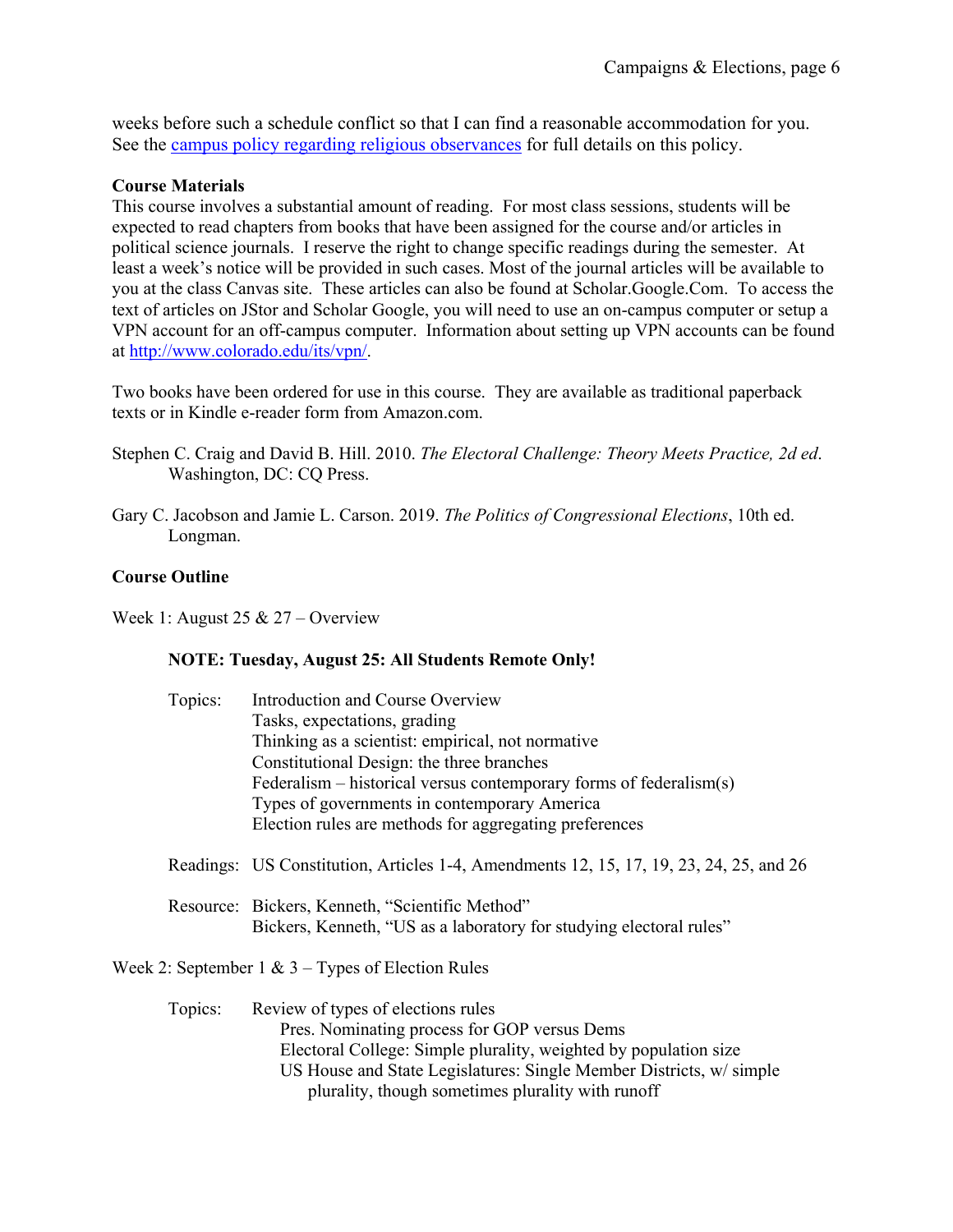| Senate, Governor: At-Large w/ simple plurality or plurality with runoff   |
|---------------------------------------------------------------------------|
| Local Variants: single member districts, multi-member at large districts. |
| cumulative voting systems, nonpartisan versus partisan elections          |
| Electoral rules and their impact on election of women and minorities      |

 Reading: Trounstine, Jessica, and Melody E. Valdini. "The Context Matters: The Effects of Single-Member versus At-Large Districts on City Council Diversity." *American Journal of Political Science* 52.3 (2008): 554-569. Brockington, David, et al. "Minority representation under cumulative and limited voting." *Journal of Politics* 60.04 (1998): 1108-1125.

Resource: Bickers, Kenneth, "Electoral Systems Module"

Week 3: September  $8 \& 10$  – Presidential Elections

- Topics: Do Campaigns Matter (and When)? The Nominating Process Nominating Conventions: GOP vs. Dem. party rules, delegates/super-delegates
- Readings: Michael John Burton, Daniel M. Shea, and William J. Miller, "Campaign Strategy" in *The Electoral Challenge*, with response by Charlie Black. Thomas Holbrook. "Campaigns, National Conditions, and U.S. Presidential Elections," *American Journal of Political Science,* v. 38, n. 4 (Nov., 1994), pp. 973-998.
	- James I. Lengle, Diana Owen, and Molly W. Sonner. "Divisive Nominating Mechanisms and Democratic Party Electoral Prospects" *Journal of Politics*, Vol. 57, No. 2. (May, 1995), pp. 370-383.
	- Stephen Ansolabehere and Gary King. "Measuring the Consequences of Delegate Selection Rules in Presidential Nominations" *Journal of Politics*, Vol. 52, No. 2. (May, 1990), pp. 609-621.

Week 4: September 15 & 17 – Presidential Elections

- Topics: Campaign finance in the nomination process The General Election Process and Electoral College Campaign finance in the general election process
- Readings: Barbara Norrander. "The Attrition Game: Initial Resources, Initial Contests and the Exit of Candidates During the US Presidential Primary Season" *British Journal of Political Science* Vol. 36 (2006), 487–507. Sunshine Hillygus and Simon Jackman. "Voter Decision Making in Election 2000: Campaign Effects, Partisan Activation, and the Clinton Legacy." *American Journal of Political Science* v. 47, n. 4 (Oct., 2003), pp. 583-596. James C. Garand and T. Wayne Parent. "Representation, Swing, and Bias in U.S. Presidential Elections, 1872-1988," *American Journal of Political Science*, Vol. 35, No. 4. (Nov., 1991), pp. 1011-1031.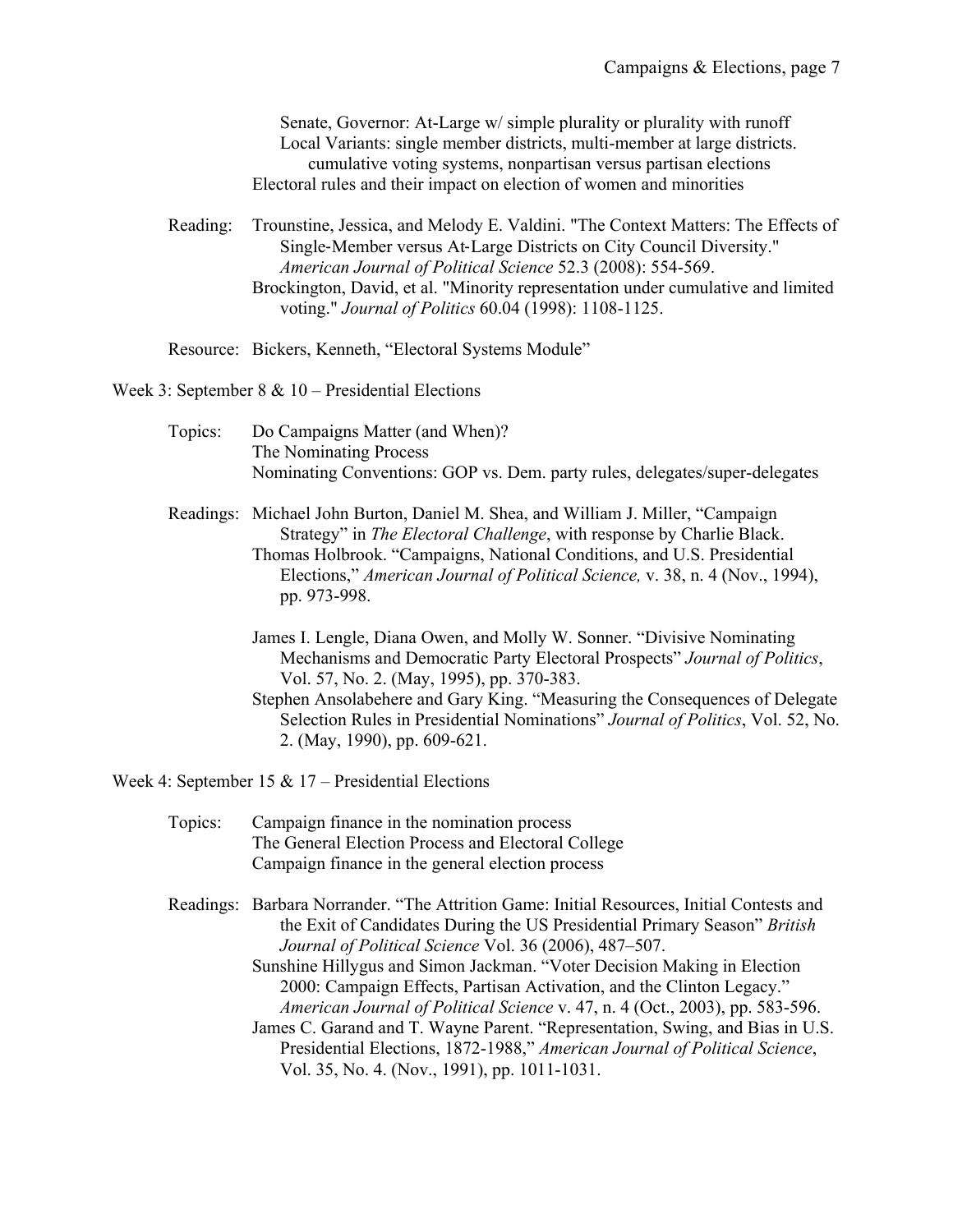Week 5: September 22 & 24 – Presidential Elections, Midterm 1

- Topics: Use of polls, media events, paid advertisements
- Readings: Daron R. Shaw. "The Methods behind the Madness: Presidential Electoral College Strategies, 1988-1996." *Journal of Politics,* Vol. 61, No. 4. (Nov., 1999), pp. 893-913. Chen & Reeves, "Turning Out the Base or Appealing to the Periphery"

 **Midterm 1**: Thursday, September 24, 9:35-10:50. Canvas only,

Week 6: September 29 & October 1 - Congressional Elections

- Topics: Introduction to research projects The context of congressional elections Incumbency advantages, Vanishing Marginals, Quality Challengers Gerrymandering
- Readings: Jacobson & Carson, chs. 1-4 Alan Abramowitz, Brad Alexander, and Matthew Gunning. "Don't Blame Redistricting for Uncompetitive Elections" *PS: Political Science & Politics*, vol. 39 (2006), pp. 87-90.

Week 7: October 6 &  $8 -$ Congressional Elections

Topics: National Tides, Wave Elections, and Voting Patterns

Readings: Jacobson & Carson, chs. 5-6.

 "Agenda Setting in Congressional Elections: The Impact of Issues and Campaigns on Voting Behavior." By Owen Abbe, et al. *Political Research Quarterly*, v. 56, n. 4 (December 2003), pp. 419-430.

Week 8: October 13 & 15 – Mobilizing Voters, Research Projects

- Topics: Swing voters and the impact of media Research Project Q&A
- Readings: Jacobson & Carson, ch. 7. Sean Trende. "How to Speak Geek, Part 2: Probability." Real Clear Politics, October 28, 2015.
- Resource: Sean Trende, "How to Speak Geek, Part 1: Descriptives," Real Clear Politics, October 27 2015

Week 9: October 20 & 22 – Political Scandal

Topic: The impact of scandal on voters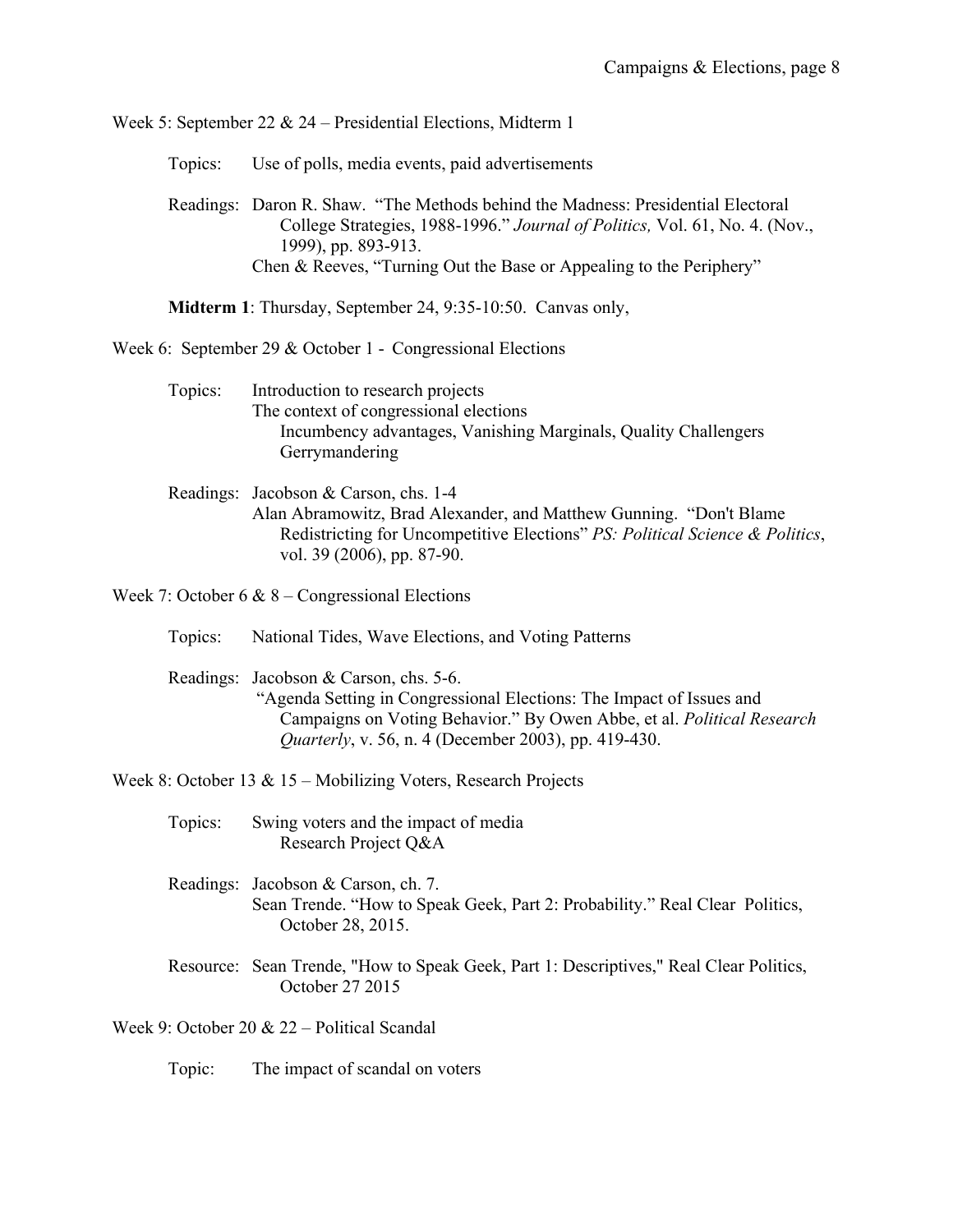Readings: Beth Rosenson, "Scandal, Corruption, and Campaign Ethics", in *Electoral Challenge*, with response by Susan Casey. William Mayer, "Swing Voters" in *Electoral Challenge*, with response by V. Lance Tarrance. Michael Franz, "Political Advertising" in *Electoral Challenge,* with responses by Mike Murphy and David Hill.

#### **Conventional Wisdom Memos Due, Sunday, October 25, by 10 pm, to Canvas Dropbox**

Week 10: October 27 & 29 – Local Elections

Topics: Local Electoral Politics: Race, Ethnicity, Group, Place, and Party

- Readings: "A typology of nonpartisan election" by Adrian, Charles. *Western Political Quarterly* 12 (1959): 449-58.
	- Schaffner, Brian F., Matthew J. Streb, and Gerald C. Wright. "A new look at the Republican advantage in nonpartisan elections." *Political Research Quarterly* 60.2 (2007): 240-249.

 **Midterm 2**: Thursday, October 29, 9:35-10:50. Canvas only,

Week 11: November 3 &  $5 -$  Direct Democracy

Topic: Ballot Initiatives: Can there be too much democracy?

 Readings: "Direct Democracy and Candidate Elections" by Daniel Smith, in *Electoral Challenge*, ch. 9. "The Contingent Effects of Ballot Initiatives and Candidate Races on Turnout." By Mark Smith. *American Journal of Political Science,* Vol. 45, No. 3 (July 2001), pp. 700-706.

Week 12: November 10 & 12 – Turnout

| Topics: | Who Votes? And Who Doesn't?                                                        |
|---------|------------------------------------------------------------------------------------|
|         | Turnout in other democracies.                                                      |
|         | Rational actor theory of voting: the "paradox of voting"                           |
|         | Election Laws: if voting were less costly, would voter turnout increase?           |
|         | Readings: Arend Lijphart. "Unequal Participation: Democracy's Unresolved Dilemma." |
|         | American Political Science Review, v. 1, n. 1 (1997), pp. 1-14.                    |
|         | Mary Fitzgerald. "Greater Convenience But Not Greater Turnout" American            |
|         | <i>Politics Research, v. 33, n. 6 (November, 2005)</i>                             |
|         | John H. Aldrich. "Rational Choice and Turnout." American Journal of Political      |
|         | Science, Vol. 37, No. 1. (Feb., 1993), pp. 246-278.                                |
|         |                                                                                    |

 Resource: Voter Turnout, Comparative Data.xls Rational actor model of voter turnout.doc

#### **Term Paper: Overview**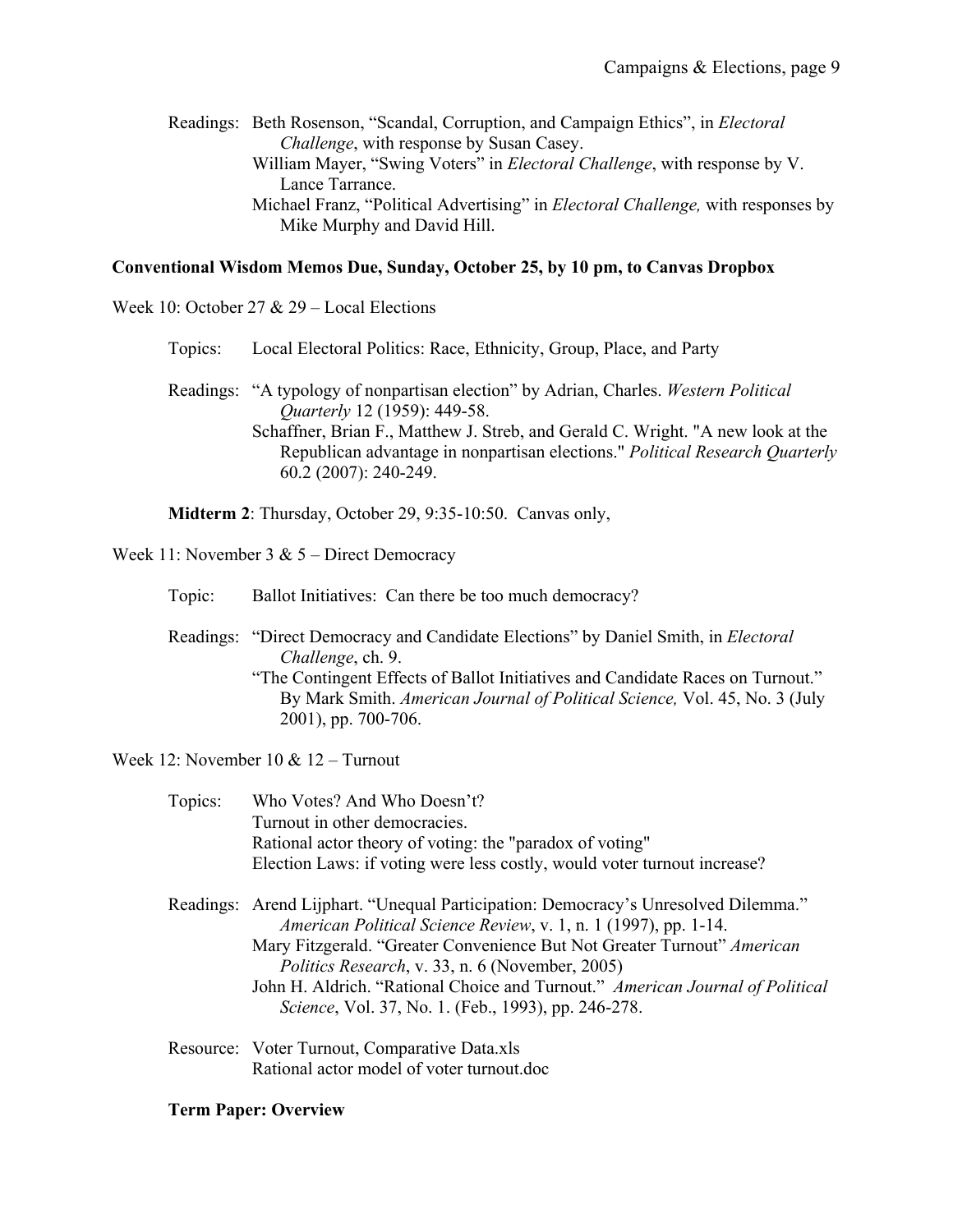Week 13: November 17 & 19 – Turnout (continued)

- Topics: Does Negative Advertising Suppress Voter Turnout or Enhance it? Does voter contact induce turnout? Experimental Method
- Readings: Green, Donald P., Alan S. Gerber, and David W. Nickerson. "Getting out the vote in local elections: results from six door-to-door canvassing experiments." *Journal of Politics* 65.4 (2003): 1083-1096.

 Ansolabehere, Stephen, et al. "Does Attack Advertising Demobilize the Electorate?" *American political science review* 88.04 (1994): 829-838.

 Wattenberg, Martin P., and Craig Leonard Brians. "Negative campaign advertising: Demobilizer or mobilizer?" *American political science review* 93.04 (1999): 891-899.

Resources: Child Care & Early Education Research Connections. "Experiments and Quasi-Experiments." National Center for Children in Poverty and the Interuniversity Consortium for Political and Social Research. http://www.researchconnections.org/childcare/datamethods/experimentsquasi. jsp Summary of Green, et al., "Getting Out the Vote in Local Elections."

Week 14: November 24 Only – How do people decide for whom to vote?

 Topics: The classic model Prospective evaluations: the civics model Retrospective evaluations

Readings: Bafumi, Joseph, and Robert Y. Shapiro. "A new partisan voter." *Journal of Politics* 71.01 (2009): 1-24. Alvarez, R. Michael, and Jonathan Nagler. "Economics, entitlements, and social issues: Voter choice in the 1996 presidential election." *American Journal of* 

*Political Science* 42.4 (1998): 1349-1363. Resources: Voting Calculation Introduction

 Retrospective evaluations Prospective evaluations

Week 15: December 1 & 3 – Vote Choice (Continued)

Topics: Voting Heuristics

Readings: Stephen Craig and Michael Martinez, "Voter Competence" in *Electoral Challenge*, with response by Mark Blumenthal.

**Group Projects – Sunday, December 6, 10:00 pm.**